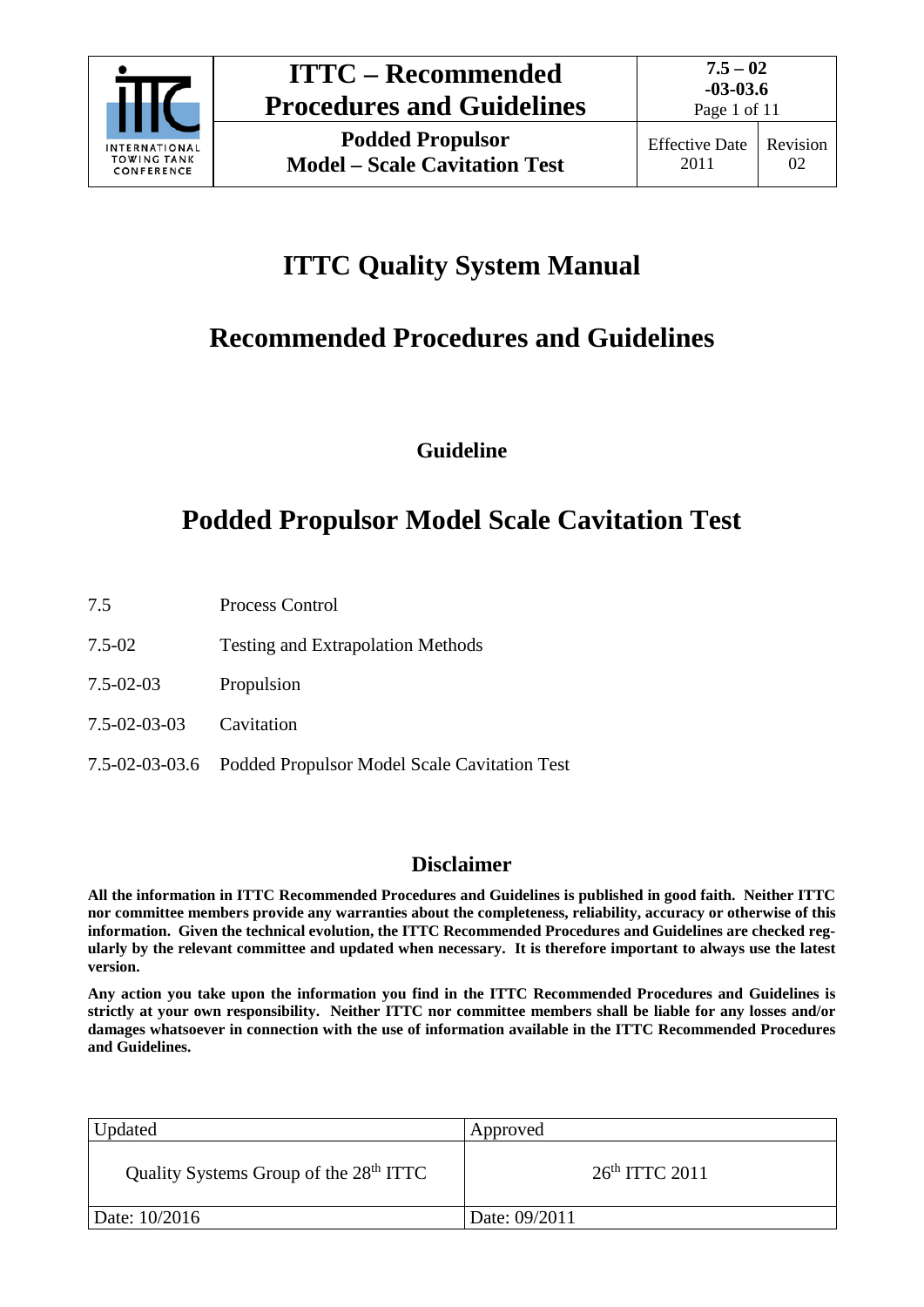

# **ITTC – Recommended Procedures and Guidelines**

# **Table of Contents**

| 1.  | <b>PURPOSE OF PROCEDURE3</b>        |  |
|-----|-------------------------------------|--|
| 2.  | <b>MODEL-SCALE CAVITATION</b>       |  |
|     |                                     |  |
|     | 2.2 Propulsor Operating Conditions3 |  |
|     | 2.3 Propulsor Model Accuracy4       |  |
|     |                                     |  |
|     |                                     |  |
|     |                                     |  |
|     |                                     |  |
|     |                                     |  |
| 2.7 |                                     |  |
|     |                                     |  |

| 2.9 Cavitation Observation7                                                        |
|------------------------------------------------------------------------------------|
| 2.10 Setting Static Pressure at Propulsor 7                                        |
| 2.11 Selecting Representative Velocity for<br><b>Computing Cavitation Number 7</b> |
|                                                                                    |
| <b>2.13 Reporting Cavitation Patterns 8</b>                                        |
| <b>DESCRIPTION OF CAVITATION</b><br>3.                                             |
|                                                                                    |
|                                                                                    |
|                                                                                    |
| 4.1 Basic Measurement Quantities10                                                 |
| 4.2 Derived parameters11                                                           |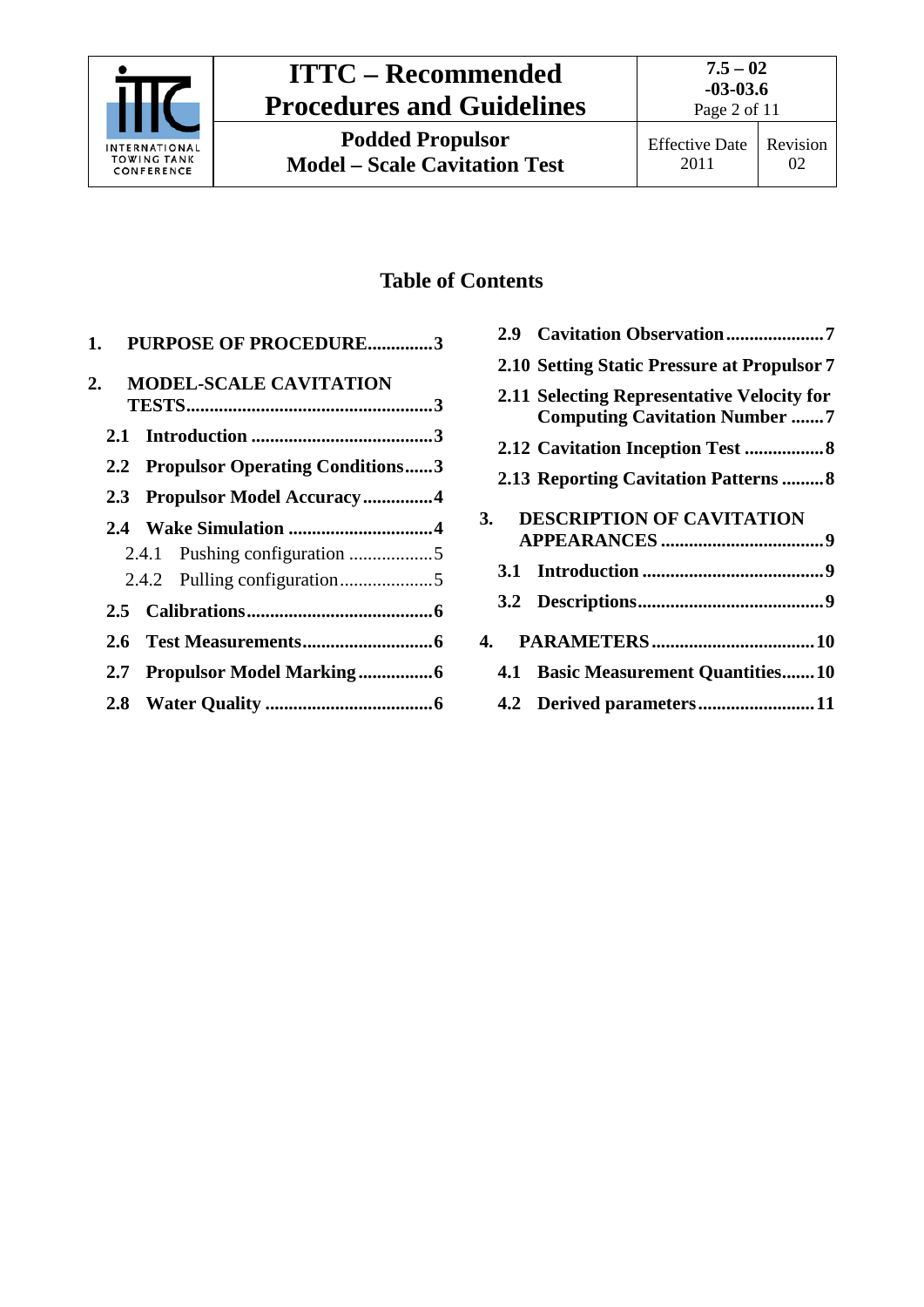

# **Podded Propulsor Model – Scale Cavitation Test**

## <span id="page-2-0"></span>**1. PURPOSE OF PROCEDURE**

To carry out model-scale cavitation tests with azimuthing podded propulsor(s) so as to give results which are consistent, reliable and comparable amongst ITTC organizations.

Also to provide a common base for the description of the appearance of typical modelscale cavitation observed on these propulsors.

#### <span id="page-2-1"></span>**2. MODEL-SCALE CAVITATION TESTS**

#### <span id="page-2-2"></span>**2.1 Introduction**

Model scale cavitation tests are routinely conducted in conventional cavitation tunnels, some with free surface simulation. A few member organisations operate depressurised towing tanks. The goal of all these facilities is to operate the propulsor within the simulated velocity distribution of the inflow and the static pressure field. Exact simulation is not achievable due to insufficient knowledge of the actual full-scale flow field and hull boundary layer thickness, and difficulties due to Reynolds Number effects at Froude Number similarity and non-geosim hull representations.

All tests are intended to achieve geometric scaling of the propulsor. Therefore, the complete podded propulsor (also known as "unit") model (including pod body, strut, fin, flap, duct etc.) must have high rigidity and geometric accuracy at the specified test conditions to ensure sufficiently accurate results.

#### <span id="page-2-3"></span>**2.2 Propulsor Operating Conditions**

The propulsor operating conditions investigated should be mutually established between the testing organisation and the customer. The customer specifies the ship operating conditions of interest for the cavitation investigation. Some example conditions are:

- full (design) displacement, full power,
- full displacement, 80% full power (endurance speed),
- ballast displacement, full power,
- towing load,
- trial and service condition.

Some of the above conditions may be required to be tested at various azimuthing (or helm) and tilt (i.e. inclination in horizontal and/or vertical planes) angles of the podded propulsor depending upon the sophistication of the model and test set-up employed. Tests at various tilt angles may not be essential but may be required for the optimisation of the propulsor orientation.

The detailed test parameters required for setting test conditions are taken from the results of model propulsion tests in towing basins, scaled to the ship pod propulsion powering points.

During the cavitation test the propulsor is tested at a prescribed set of parameters:

- cavitation number,  $\sigma$ ,
- advance coefficient, *J*A,
- and full-scale propeller thrust coefficient, *KT*.

At a particular propulsion operating point the setting of the tunnel flow conditions to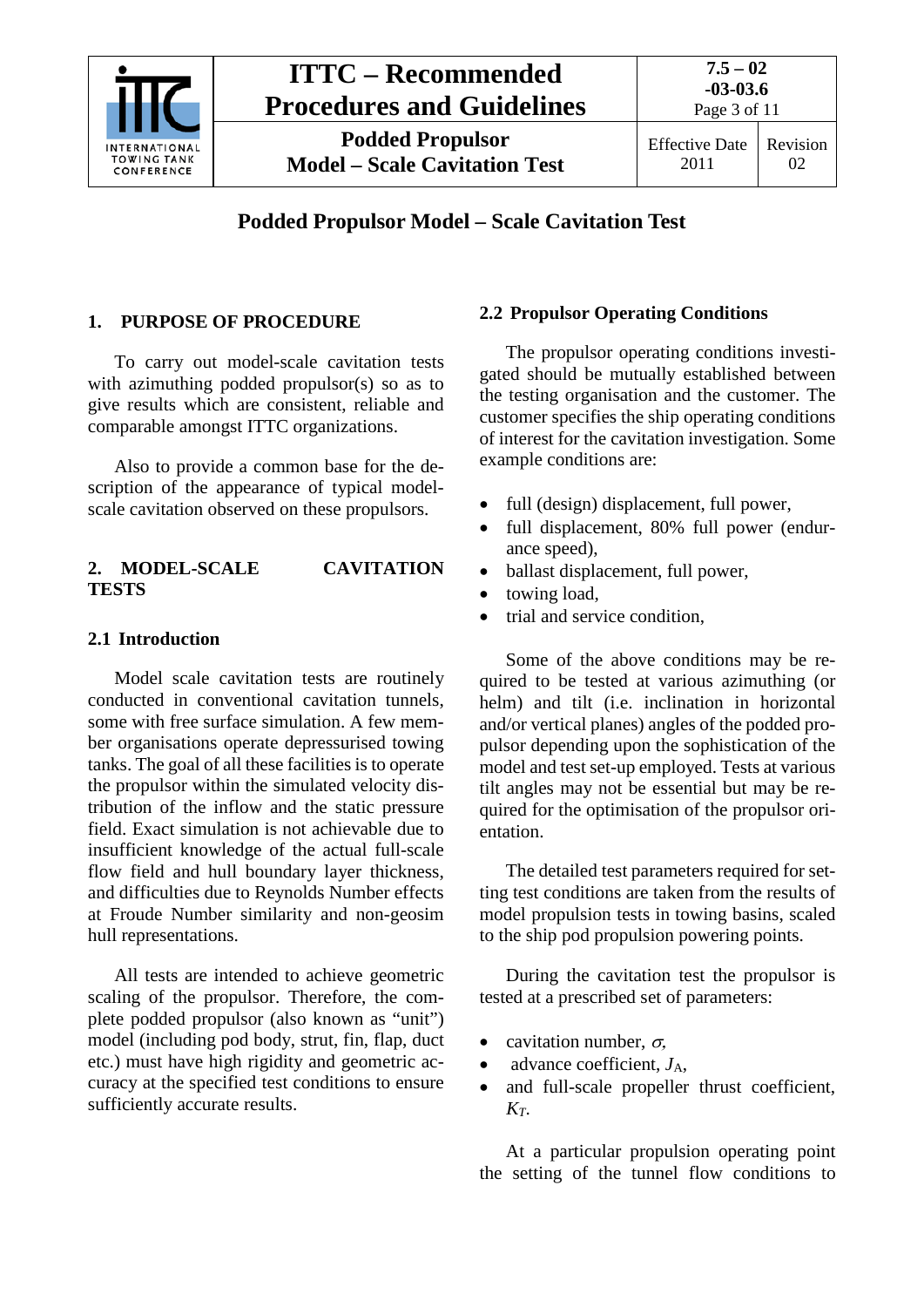

achieve a model simulation for this operating point is usually made on the basis of "thrust identity". However, by considering the current uncertainty in an accurate measurement of thrust on the propeller of a podded propulsor due to the gap effect between the propeller and pod housing it is recommended to run a cavitation test:

at a "torque identity" condition, satisfying a target full-scale torque coefficient,  $K_Q$ , value of the propulsor.

When testing in a depressurized towing tank, conditions can be set based on propulsor rpm and tow speed, from a previously conducted propulsion test performed with a geosim model.

The choice of propeller rpm and tunnel speed should result in sufficiently high blade Reynolds Number (a min value of  $0.5\times10^6$  based on the blade chord length at 0.7*R*) in order to avoid effects of laminar flow on cavitation, particularly for pulling type propulsors. If low blade Reynolds number cannot be avoided, such as when following Froude scaling in a depressurised towing tank, artificial leading edge roughness should be utilised to ensure turbulent flow over the propeller blades as recommended for conventional propeller cavitation tests.

## <span id="page-3-0"></span>**2.3 Propulsor Model Accuracy**

The test must be performed with a strictly scaled, complete podded propulsor model unit with or without a hull model or a shortened hull model. The size of the propulsor should be such that the highest possible Reynolds Number is achieved within an acceptable level of test-section blockage and within the capacity constraint of the test facility. For the level of blockage, based on a general rule, it is recommended that the ratio of the maximum cross section area of the propulsor/hull model to that of the measuring section of the testing facility should not be greater 0.25.

The geometry of the whole propulsor model (including its housing and other components e.g. fin, flap, duct etc.) is to be inspected prior to testing. This should include a visual inspection for nicks and local damage and subsequent repair. Manufacturing accuracy should be verified to ensure that the geometry is within prescribed manufacturing tolerances. For the case of a controllable pitch propeller the adjusted pitch must be carefully verified. Effort should be made to ensure that the whole propulsor model does not deform under test operating conditions beyond what would be expected to occur at full-scale.

Blade surface global tolerance of  $+/- 0.05$ mm for a typical 250 mm diameter propeller is considered acceptable. Leading edges and tip edges require a higher level of accuracy, which is very difficult to manufacture and to inspect. ITTC Recommended Procedure 7.5-01-02-02 is addressing the model propeller accuracy.

Tolerances for stationary parts of the propulsor unit are expected to be similar to the blade tolerances.

# <span id="page-3-1"></span>**2.4 Wake Simulation**

The wake simulation adopted for the tests should be mutually established between the testing organization and the customer. More realistic wake simulations will produce representative cavitation, but often require larger facilities or more complicated test configurations. Facility experience is an important consideration, due to the often lengthy iterative procedures required to develop new wake generation techniques.

All wake field simulations shall comply with ITTC Recommended Procedures and Guidelines, 7.5-02-03-02.5: Experimental Scaling of a Wake to a Target Wake, which describes guidelines for experimental wake scaling and simulation. These simulations shall also be documented with wake survey procedures or verified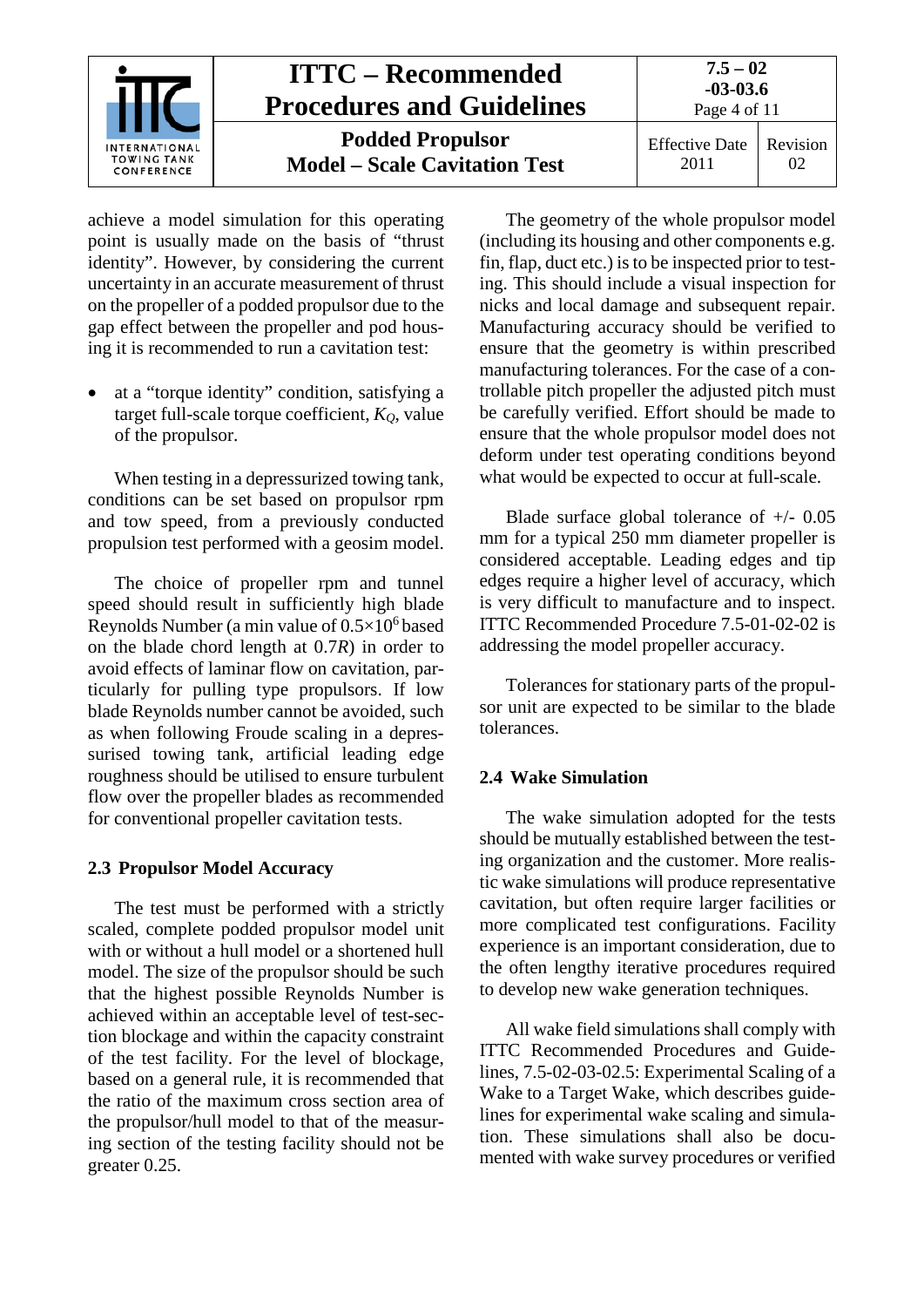

to be similar to the towing tank wake or previously measured configurations. Nominal wake surveys are generally performed although determination of the effective wake, including the influence of the propeller is preferred, but difficult to determine.

Section 2.4 of ITTC-Recommended Procedures (7.5-0.2-03-03.1) describes the wake simulation for conventional propellers with "Open shaft and strut Configurations" and "Single screw configurations". The podded propulsors are designed to operate either in the "pull" or "push" mode. The pulling (or tractor) type podded drive systems have flow similarities with the conventional open shaft and strut configurations while the pushing type podded drives are similar to the conventional single screw configurations. Within this framework the following recommendations are made for these two configurations.

## <span id="page-4-0"></span>2.4.1 Pushing configuration

In this configuration boundary layer flow in which the propeller operates is dominated by the geometry of the pod housing as well as the hull for some cases, particularly for a classical single screw afterbody. Therefore, the wake will show strong velocity deficit contours in the top sector of the propeller plane, in general stronger than for conventional single screw ships. This will be further complicated by strong variations in the transverse and radial velocity component distributions which will adversely influence propeller cavitation. This implies that the scale effects in the model wake will play an important role in the simulation of the full scale wake and thus much attention should be paid to create sufficiently high turbulence of the flow over the pod housing. In these circumstances testing at an as high as possible Reynolds number, and means to stimulate turbulence (e.g. artificial roughening of the pod housing etc.) are recommended.

As for the simulation of the hull wake the reader may refer to the recommended procedures (7.5-0.2-03-03.1) for conventional drives which include several options e.g. parallel plate/variable density screen wake generators, foreshortened/full length complete hull models etc.

# <span id="page-4-1"></span>2.4.2 Pulling configuration

This configuration is less complicated compared to the pushing one. This is because the propeller operates in a more or less uniform flow with possibly some effect of the hull boundary layer at the top sector of the propeller plane and with a certain blockage effect of the pod housing behind the propeller. The presence of the model pod housing behind the propeller is believed to be sufficient for a good simulation of the blockage of the full scale propeller. It is also believed that the magnitude of the scale effects associated with the propulsor housing is smaller compared to the pushing configuration due to increased turbulence caused by the propeller flow.

In the case that the propeller is outside the hull boundary layer, the wake is dominated by the inclination of the flow to the propulsor shaft line and the blockage effect of the pod housing. Therefore the compliance with these requirements (i.e. presence of the properly scaled propulsor housing with proper alignment relative to the flow) should be sufficient to create a good wake simulation.

If part of the propeller operates in the hull boundary layer, the resulting axial wake deficit may contribute to cavitation. This will require one of the above mentioned options to simulate the model-scale hull wake properly, in addition to the other requirements.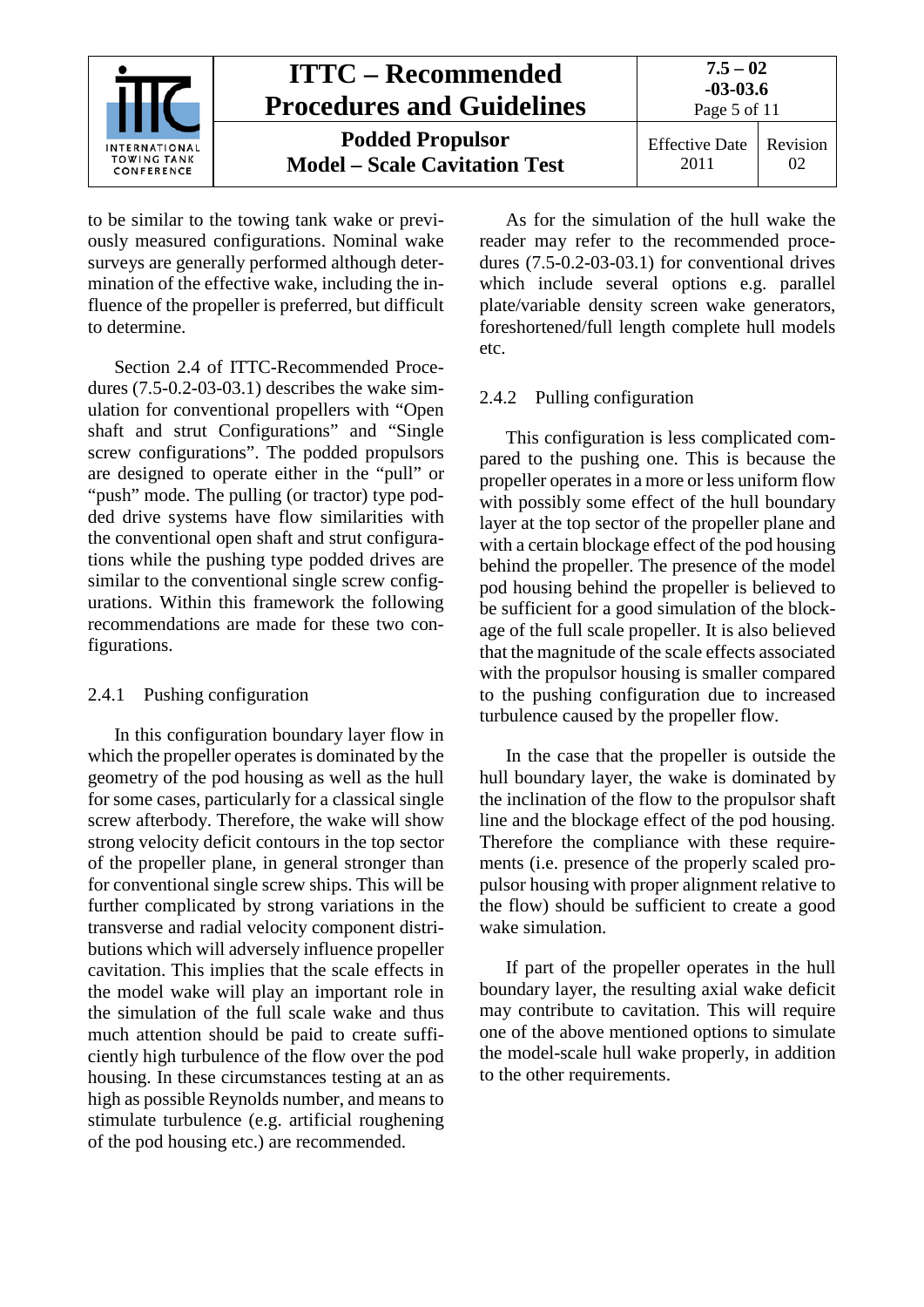

# <span id="page-5-0"></span>**2.5 Calibrations**

In the following the basic calibrations are listed that are to be performed as part of the preparation and set up of the cavitation test.

Pressure gauges used to measure static and differential pressure should be calibrated to a recognised acceptable standard within an established time period prior to the test. Pressure gauge calibration checks during the test are recommended by varying the tunnel static pressure.

Thrust and torque dynamometer load response calibration should be carried out with applied loads that are traceable to a recognised acceptable standard. Calibrations should be performed within an established time period prior to the test. The long term stability of the calibrated data needs to be confirmed.

Thrust and torque correction loads are to be measured for the bare hub operated at the pressure, rpm, and flow velocity determined for each test condition.

Establish instrument zeros for the thrust and torque measurement accounting for "friction" effects of internal friction and gearing as the shaft rpm approaches zero.

The torsional or lateral vibrations of the propulsor shaft and housing may have an influence on the steadiness of the cavitation on blades, other parts of the propulsor and the said level of pressure fluctuation. Attention should be paid to the vibration level of the propulsor and shaft at each test condition. Propeller and shaft balancing is recommended to reduce excessive vibration.

#### <span id="page-5-1"></span>**2.6 Test Measurements**

Measurements of the following are to be made during the cavitation test. Recording of the quantities below should be in a fashion that is consistent with the facility's specified uncertainty levels.

- Propulsor (unit) thrust and/or torque
- Shaft rotational speed
- Facility flow reference velocity
- Static pressure
- Temperature
- Air content, water quality measurement

#### <span id="page-5-2"></span>**2.7 Propulsor Model Marking**

Marking is made on certain model components to facilitate the interpretation of cavitation extent and location, mainly on propeller blades, but in some cases on other components of the propulsor unit, as follows:

- Paint or mark blade numbering on each side of each blade.
- Paint or mark along constant radius lines at selected *r/R* ratios, suction side (SS) and pressure side (PS), typically at 0.5, 0.7, and 0.9 radius.
- Paint or mark the mid-chord line and/or the reference line, SS and PS.
- Mark the hub and bossing to determine a blade position angle.
- Paint or mark a suitable grid, as recommended in Section 3.2, for the interpretation of the cavitation extent and location at other parts of the propulsor unit.

Great care must be exercised to use very thin paint or marking pen lines to avoid providing artificial sites for initiation of sheet, bubble or streak cavitation.

#### <span id="page-5-3"></span>**2.8 Water Quality**

An important part of the test set-up phase is to know the water quality of the test facility. This includes some knowledge of the nuclei size and distribution, liquid tension as well as dissolved gas content. Previously measured nuclei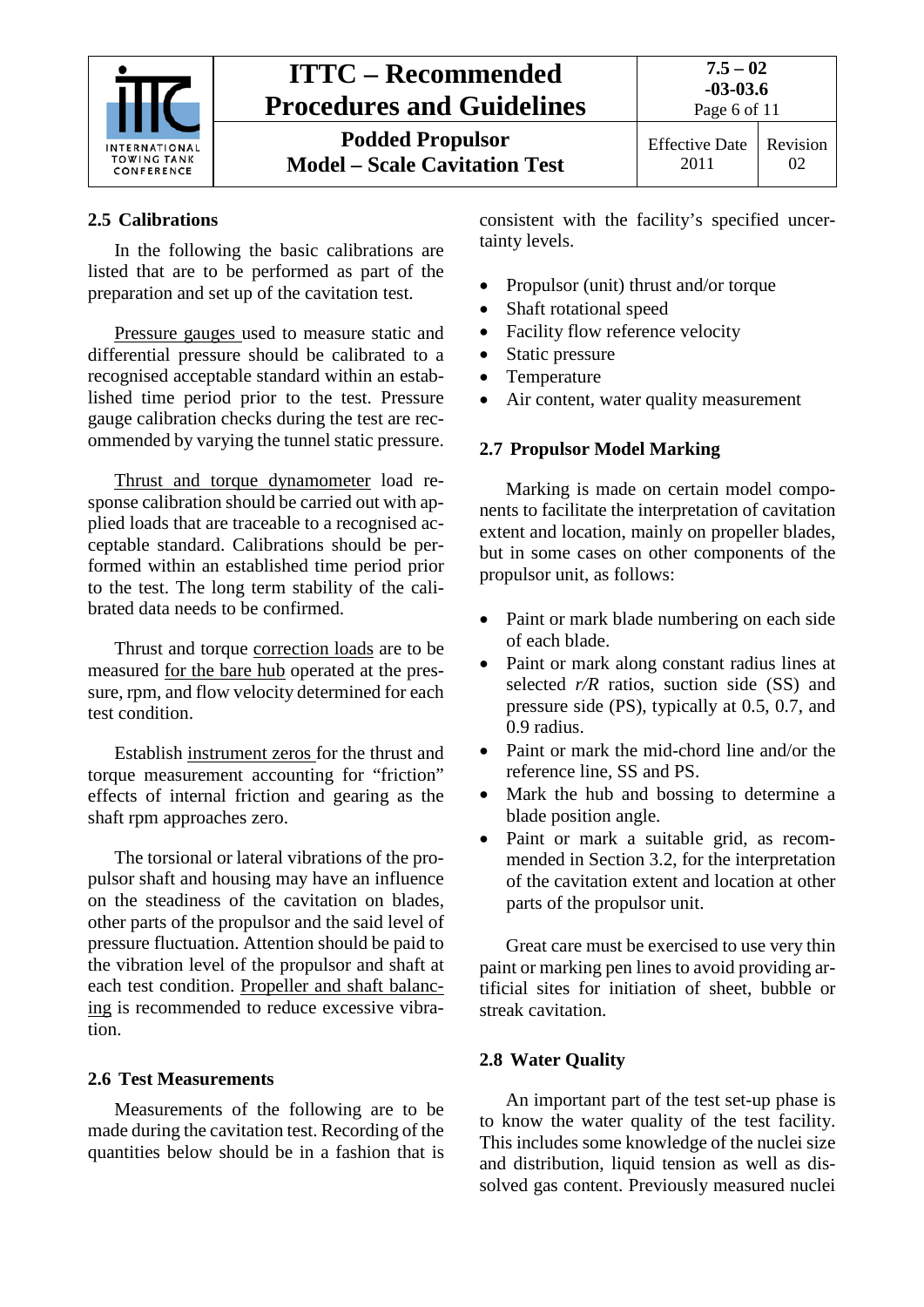

size and distribution / liquid tension data can be corrected to on-line gas contents in most facilities to estimate water quality during cavitation testing. Systematic procedures must be implemented to consistently achieve a given water quality before testing. Cavitation inception curves should be correlated for water quality effects, as discussed in the report of the 23rd ITTC Specialist Committee on Water Quality and Cavitation.

More specific guidance on recommended air content levels may be obtained from a summary of survey results conducted by the 23rd ITTC Specialist Committee on Cavitation Induced Hull Pressure Fluctuations (Procedure No 7.5- 02-03-03.3).

## <span id="page-6-0"></span>**2.9 Cavitation Observation**

The whole propulsor including the suction side (SS) and the pressure side (PS) of the propeller blades as well as other components of the propulsor must be viewed, if required, at a prescribed range of azimuthing and flap angles, if the latter exist.

Options for the mode of observations could include viewing through ports in the tunnel walls, with video cameras located in watertight housing positioned beside the hull near the propulsor location, or through ports in the hull located close to or over the propulsor. Sufficient lighting must be supplied to get the best possible observations and records of all cavitation. Stroboscopic lighting is needed to capture and freeze images of chosen blade passages at positions throughout the cavitation region of the disk. Back lighting can often illuminate cavitation inception, which cannot be seen with front lighting.

#### <span id="page-6-1"></span>**2.10Setting Static Pressure at Propulsor**

The representative static pressure at the propulsor, *p*A, is selected at its propeller to match

the full-scale cavitation number. The full-scale static pressure at the propeller is typically determined from the still water submergence depth and the additional hydrostatic head of the stern wave.

When operating at Froude scaled speeds, as occurs in a depressurised towing tank, the selected static pressure results in equivalent full scale cavitation numbers at all water depths.

In water tunnel testing, generally, when Froude numbers are not satisfied, it is preferred to operate propellers at as high a Reynolds number as possible. Consequently, full scale cavitation numbers are only matched at one vertical location. If cavitation predominantly occurs at a vertical location other than shaft depth, then another vertical location can be selected. Often the cavitation occurs near the propeller blade tip, at the top of the disk; in such case, a location of 0.8 to 0.9*R* at the top of the propeller disk would be selected to match model and full scale cavitation numbers.

The location on the propeller disk or on another location of the propulsor at which the representative static pressure is satisfied should be clearly stated in the test report.

#### <span id="page-6-2"></span>**2.11Selecting Representative Velocity for Computing Cavitation Number**

A number of options are used to define the representative velocity, *V*0, used in the computations of the cavitation number and the Reynolds Number. Typical velocities are *V*, *V*A, *nD*, *ωr*, and  $\sqrt{(V_A^2 + \omega^2 r^2)}$  where *r* is the respective propeller radius. Propeller angular speed is often used for controllable pitch propellers. The representative velocity should be clearly stated in the cavitation test report.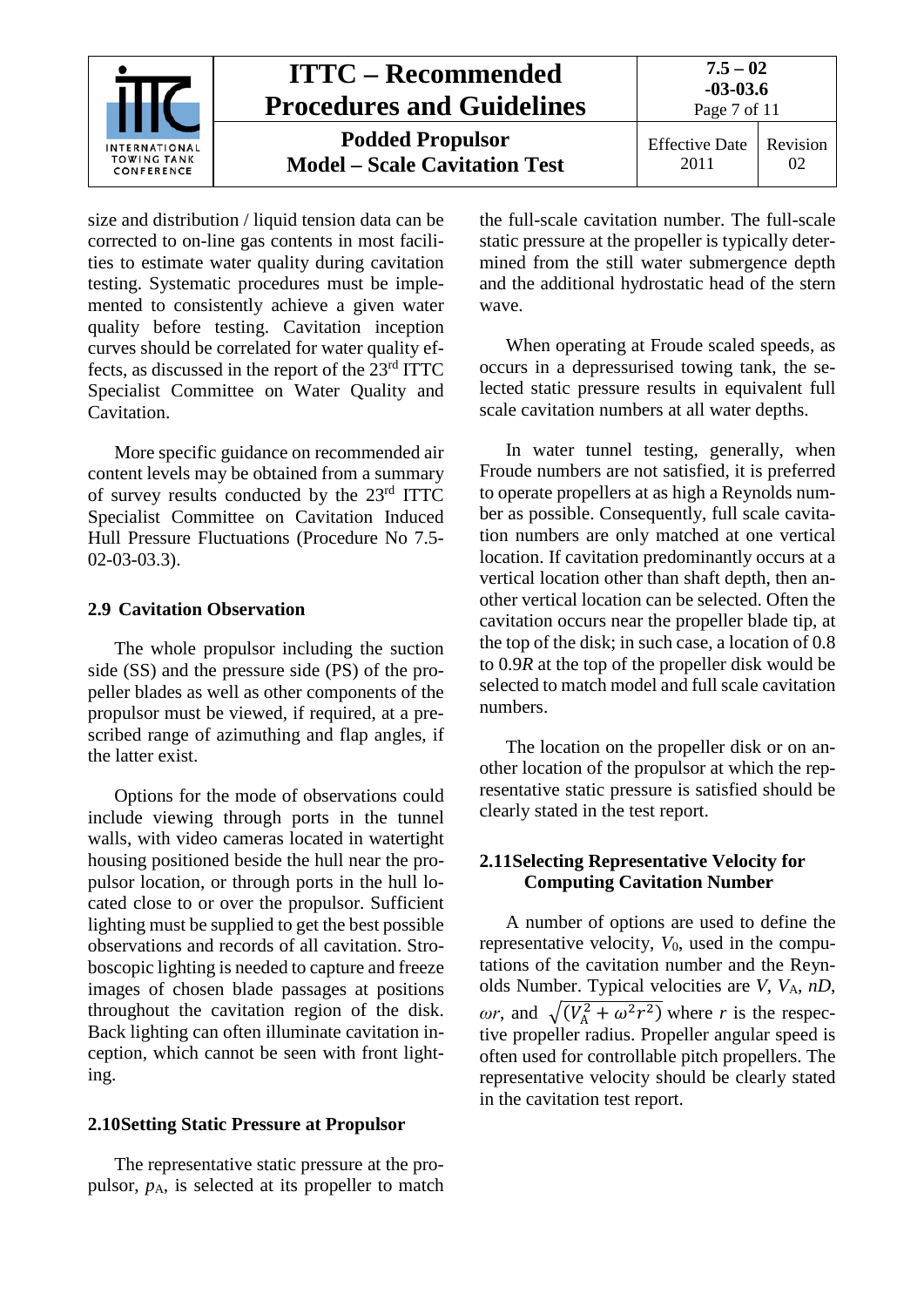| INTERNATIONAL<br><b>TOWING TANK</b><br>CONFERENCE | <b>ITTC – Recommended</b><br><b>Procedures and Guidelines</b>   | $7.5 - 02$<br>$-03-03.6$<br>Page 8 of 11 |                |
|---------------------------------------------------|-----------------------------------------------------------------|------------------------------------------|----------------|
|                                                   | <b>Podded Propulsor</b><br><b>Model – Scale Cavitation Test</b> | <b>Effective Date</b><br>2011            | Revision<br>02 |

# <span id="page-7-0"></span>**2.12Cavitation Inception Test**

Since a podded propulsor consists of propeller and other components, the inception of cavitation on the prominent locations of these components (e.g. strut leading edge, fore and tail end of pod body, flap and fin tips etc) will be of interest in addition to the inception of cavitation on the propeller blades.

This experiment consists of identifying the cavitation inception of each form of cavitation and of plotting observed cavitation inception points in a diagram of cavitation number,  $\sigma$ , versus advance coefficient, *J*. It will be of great interest to repeat the inception test for several prescribed pod azimuthing angles,  $\delta$ , and/or flap angles if any movable flap exists. Points for the same type of cavitation are connected to determine inception boundaries of each form of cavitation concerned. At least three inception points should be determined to describe an inception curve. More inception points will reduce the uncertainty in definition of the inception curve.

The tip vortex cavitation inception for model propulsors should be Reynolds Number scaled. Scaling of other forms of cavitation is not considered routine, and would require justification supported by credible data.

The cavitation inception test should be performed by experienced personnel in a consistent fashion. Inception is observed when an event is seen at a given interval, such as 1 or 10 seconds between events. Care must be taken if the interval between events is too long, to distinguish real from random events. For cavitation inception on blades, calls can be made on a set number of blades, i.e., a majority of blades, or on one blade. Care should be taken with first blade calls due to possible effects of geometric flaws. Determining dissidence of cavitation can be an acceptable alternative to inception determination. Inception criteria should be stated in the cavitation report.

Since the first form of cavitation occurring at model scale may not be the case at full scale, care should be taken when using acoustic inception, since it only can be used to detect the first form of cavitation to occur.

# <span id="page-7-1"></span>**2.13Reporting Cavitation Patterns**

Adequate reporting of model cavitation patterns concerning a podded propulsor should include some or all of the following:

- A) display of still photographs or sketches of suction side and pressure side cavitation for all the pertinent blade positions at specified azimuthing and/or flap angles, if the latter two are required.
- B) display of still photographs or sketches of cavitation observed on other components of the propulsor (i.e. strut, pod body, fin, flap etc) at specified azimuthing/flap angles, if latter two are required.
- C) notes as to the character of the fluctuations and unsteadiness associated with the above patterns;
- D) video presentation of both suction side and pressure side cavitation on the blades and cavitation on other components of the propulsor unit relating them to each other (e.g. trajectories of blade tip vortex striking the strut, fin etc.)
- E) display of any special cavitation regions on the propeller such as at the blade roots, hub (in pushing type) and on other parts of the propulsor such as pod body tail vortex, fin tip vortex etc.
- F) discussion and interpretation of each cavitation type encountered and range of accuracy. When using still photography, at least three photographs of each condition are recommended to document the level of cavity fluctuation.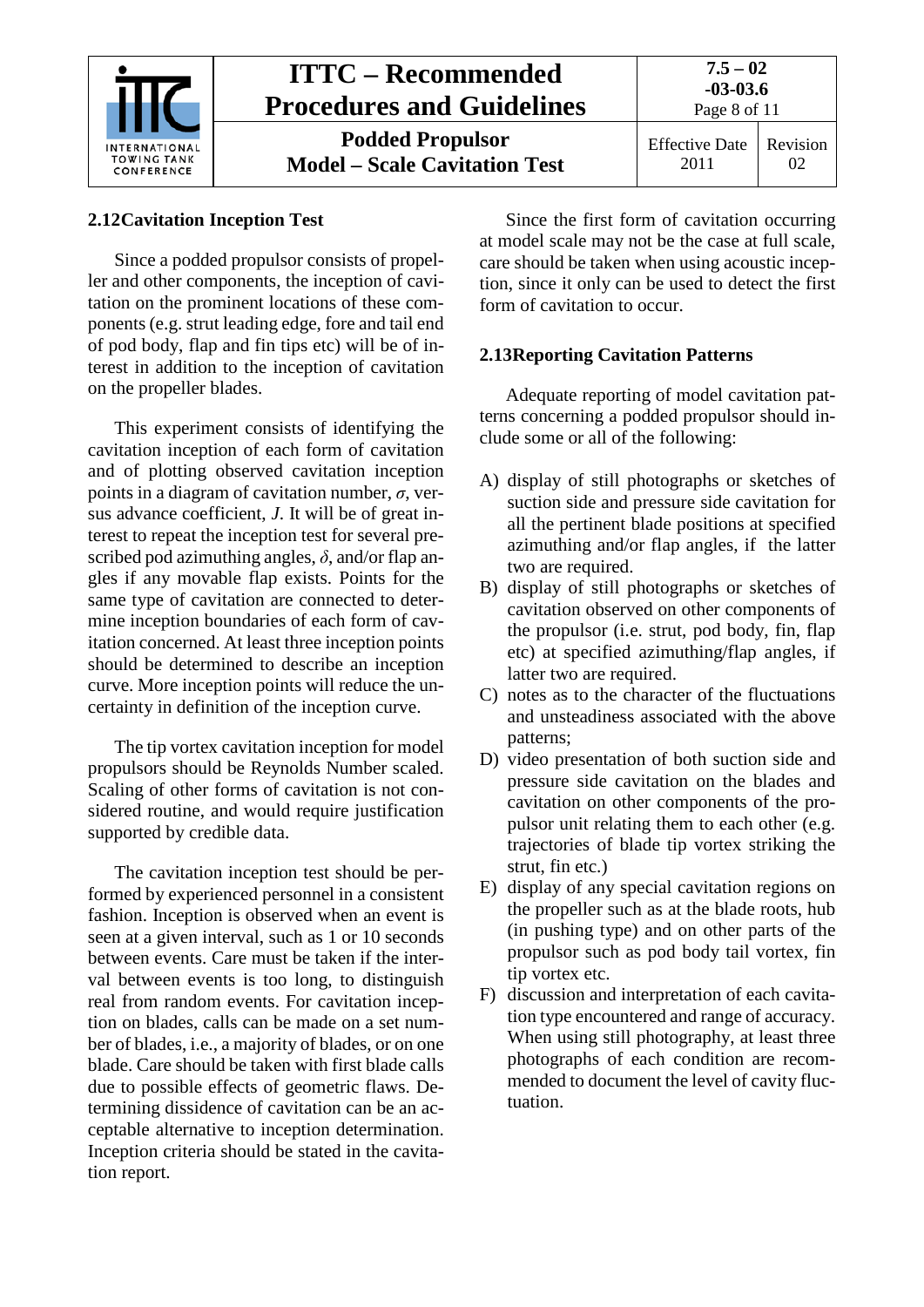

## <span id="page-8-0"></span>**3. DESCRIPTION OF CAVITATION AP-PEARANCES**

## <span id="page-8-1"></span>**3.1 Introduction**

Description terms used to identify the various types of cavitation observed during tests, typified in Figure 1.



Figure 1. A representative pulling type podded propulsor at a high azimuthing angle and some cavitation types developed

Description of cavitation appearances should contain information on cavity location, size, structure, and dynamics, as well as proper references to the prevailing flow dynamics.

The number of alternative descriptions for cavity structure should be limited to the most commonly used.

## <span id="page-8-2"></span>**3.2 Descriptions**

The following descriptive types of cavitation on each component of a typical podded propulsor (i.e. propeller, pod body, strut, flap and fin) are recommended:

- Vortex attached and trailing detached; leading edge; hub (on pushing type); pod body tail (on pulling type)
- **Sheet**
- Bubble type Large, small
- Streak
- Cloud
- Root/fillet

Along with the categories mentioned above, information on cavity location should be specified. The same specification used for conventional propeller can be used for cavitation on the pod propeller which is described as follows:

- Propeller
	- o Radial location
		- Fraction of tip radius
		- Blade tip
		- Root/fillet
		- Tip (duct) gap
		- $-Hub$
	- o Chordwise location
		- Fraction of chord
		- Leading edge
		- **Trailing edge**
	- o Suction side
	- o Pressure side
	- o Location in wake

For accurate location and extent of the cavitation to be developed on other parts of the propulsor, a suitable grid with required density can be marked on port and starboard side of the pod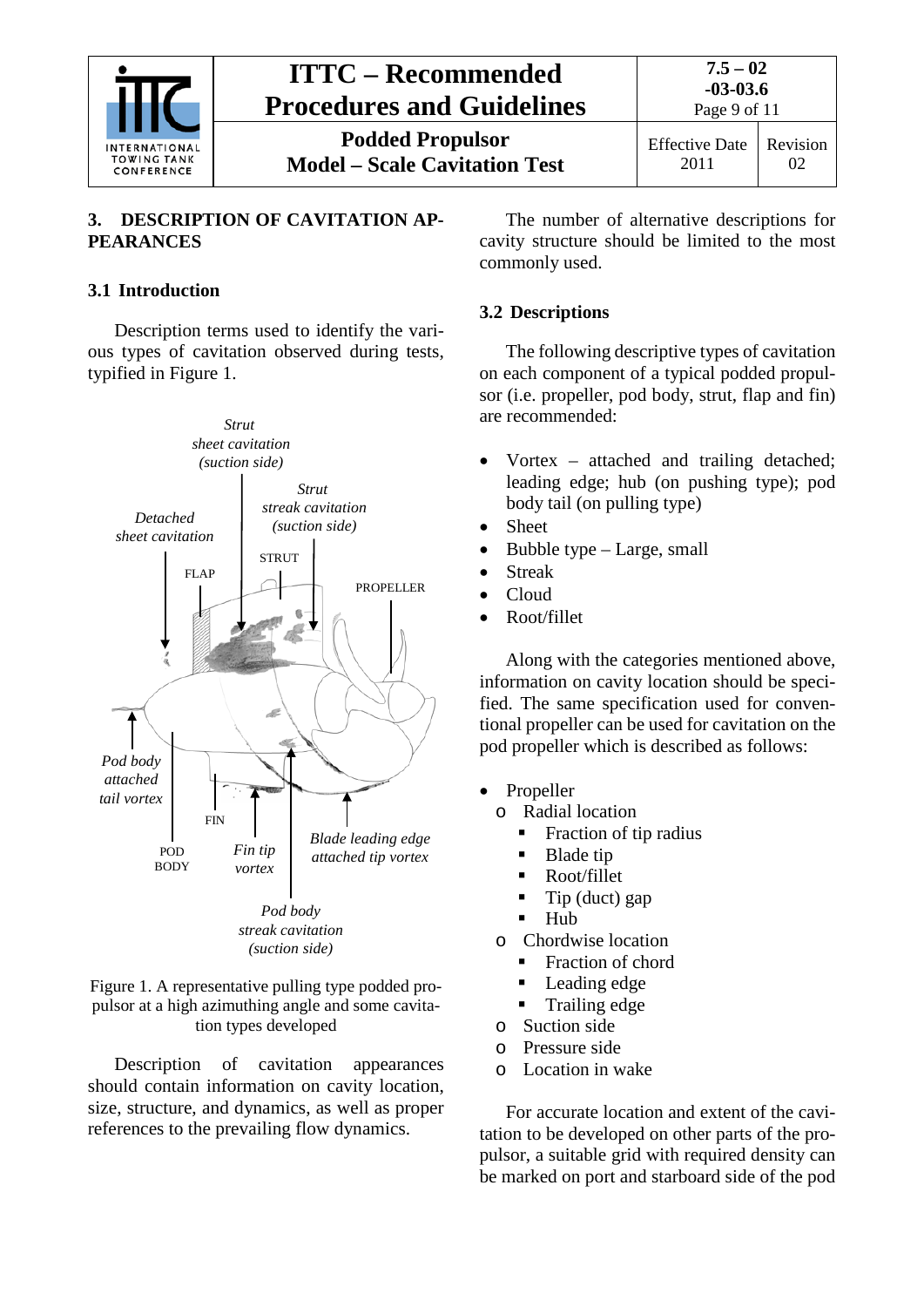

housing. A sample grid system based on "maximum strut length" is shown in Figure 2. Together with this, the following information can be used:

- Pod body, Strut, Flap, Fin
	- o Chordwise and spanwise location
		- Fraction of chord and span
		- Leading edge and/or trailing edge
		- Top and/or bottom end
	- o Suction side
	- o Pressure side
	- o Location in wake





tion and extend of cavitation on pod housing (to be applied on both sides of the housing)

Cavity size should be determined in terms of appropriate body dimensions of the respective component of the propulsor, if developed cavitation exists, e.g., defining the fraction of the area of propeller blade, fraction of the projected area of the strut/pod body/flap /fin etc which is covered by a certain type of cavitation.

Typical cavity types that are observed on a high speed podded propulsor model in a cavitation tunnel are shown in Fig 3 through 5.

Description of prominent types of cavitation (i.e. vortex, sheet, cloud, bubble etc) categorization of cavity dynamics (i.e. steady, unsteady, periodic etc.) and flow regime associated with certain cavitation phenomena (i.e. laminar/turbulent boundary layer, steady /unsteady flow, separated, ventilated etc) should be stated. The description should be as complete as possible

All terms listed above relate to visual observations only. For other than visual observations techniques (e.g. High speed photography, video, acoustical methods etc) different terminologies apply.

Hand drawn sketches of cavitation patterns are often used to describe cavitation in test reports. For such schematic patterns as well as the above mentioned generic cavitation appearance issues, refer to ITTC Recommended Procedures 7.5-02-03-03.2

# <span id="page-9-1"></span><span id="page-9-0"></span>**4. PARAMETERS**

## **4.1 Basic Measurement Quantities**

- *D* propeller diameter
- *p*<sup>A</sup> representative static pressure at the point under consideration
- *n* rotational velocity, rev/s,  $(\omega$ , rad/s)
- *V*<sub>T</sub> tunnel velocity
- *Q* propulsor torque
- *t* water temperature
- $\alpha$  air content or measure of cavitation susceptibility.